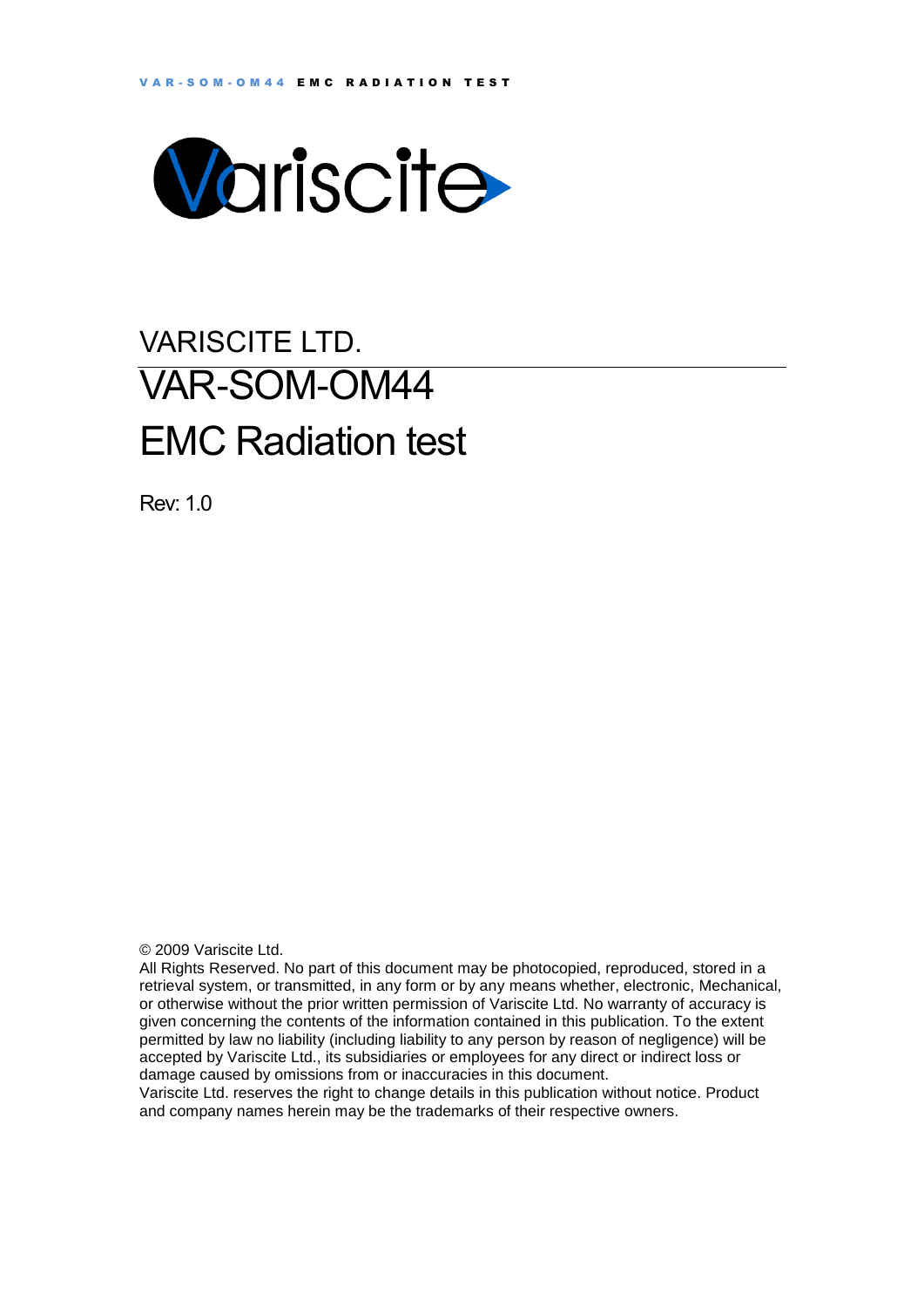# <span id="page-1-0"></span>Document Revision History

| <b>Revision</b> | <b>Date</b> | <b>Notes</b> |
|-----------------|-------------|--------------|
| 1.0             | 1/3/2012    | Initial      |
|                 |             |              |
|                 |             |              |
|                 |             |              |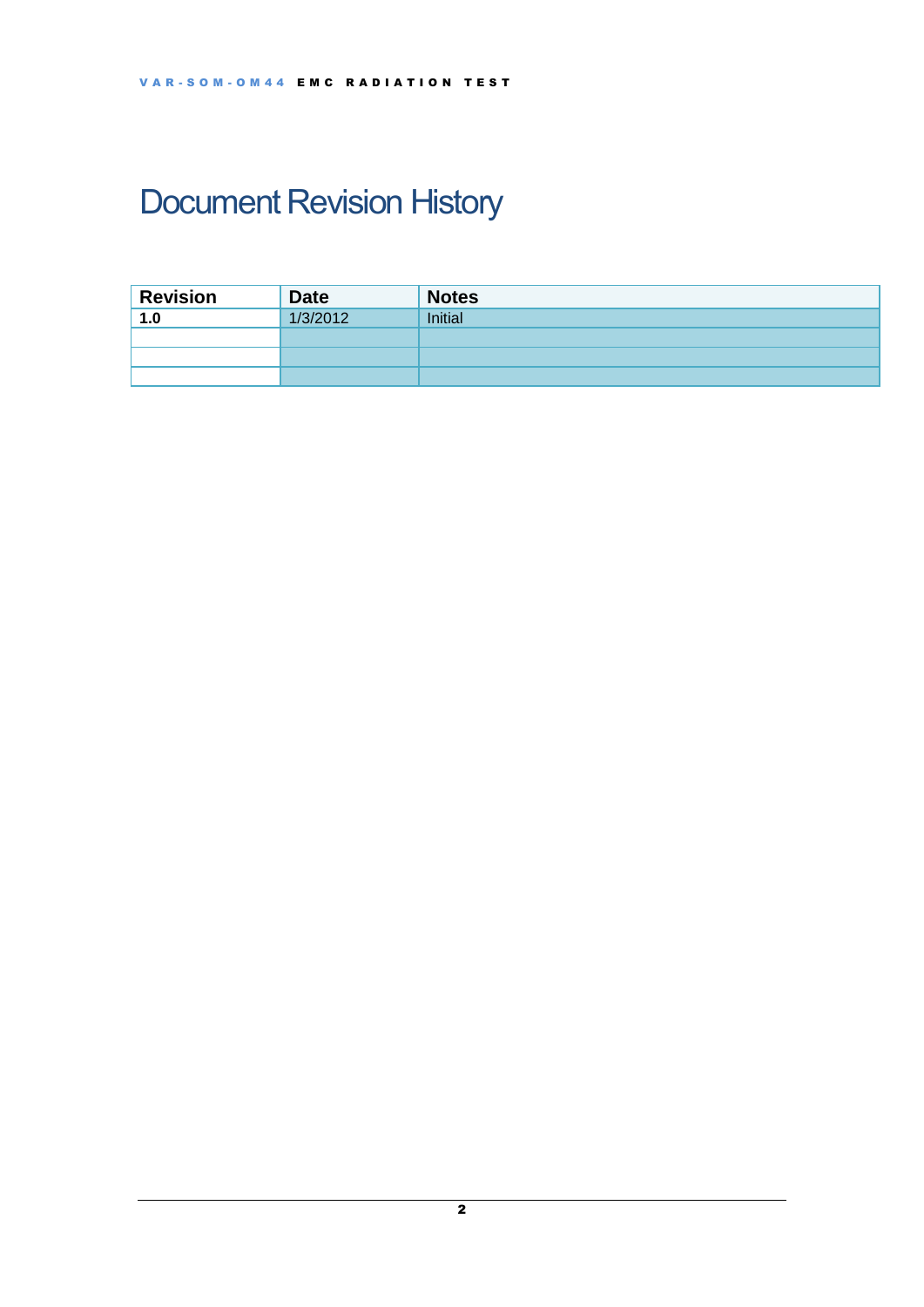## <span id="page-2-0"></span>**Table of Contents**

| 3.1 |  |  |  |  |
|-----|--|--|--|--|
|     |  |  |  |  |
|     |  |  |  |  |
|     |  |  |  |  |
|     |  |  |  |  |
|     |  |  |  |  |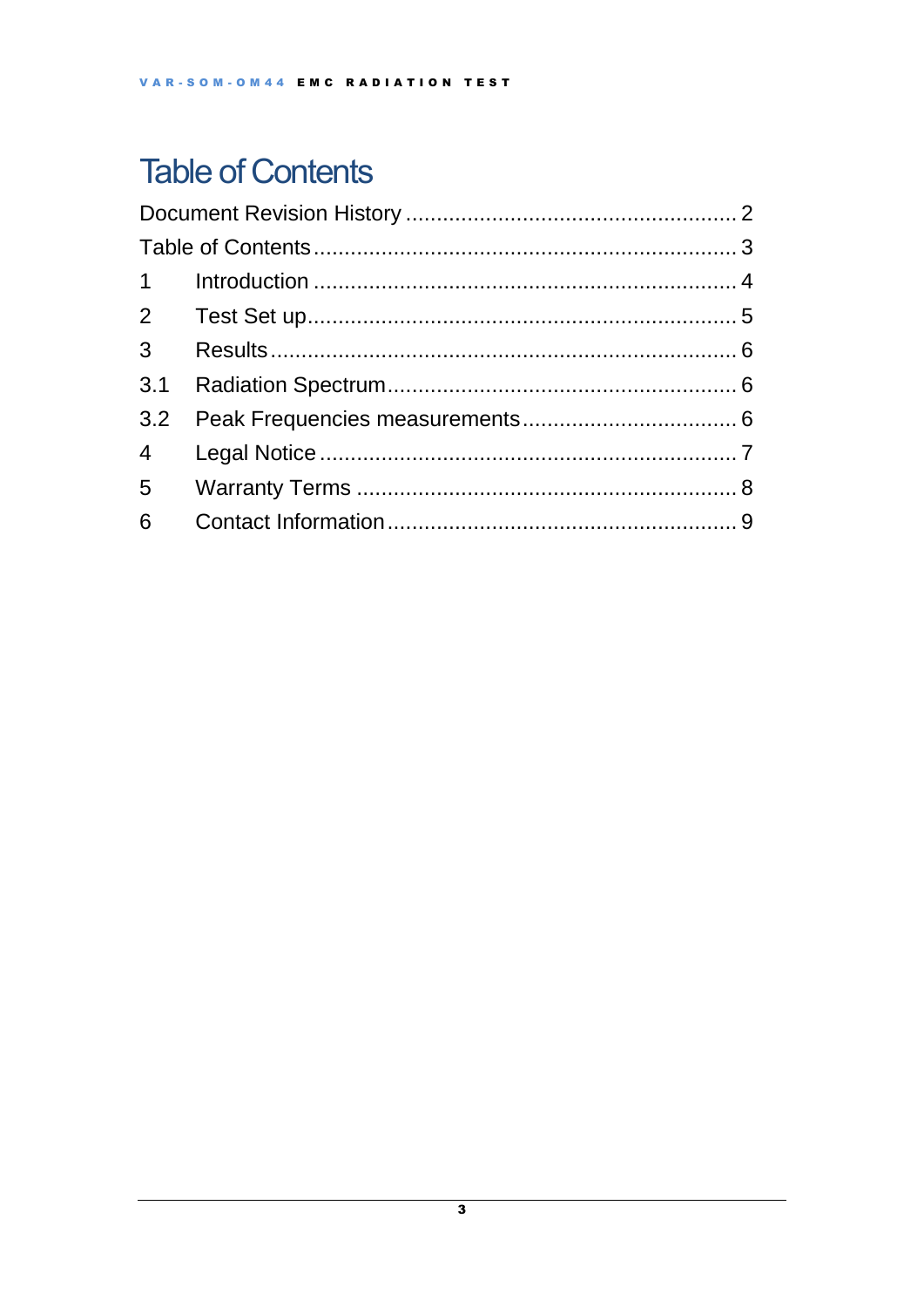### <span id="page-3-0"></span>1 Introduction

This Document presents the VAR-SOM-OM44 EMC radiation tests, held at the "THE STANDARDS INSTITUTION OF ISRAEL" EMC test labs ([http://www.sii.org.il/896](http://www.sii.org.il/896-en/SII_EN.aspx) [en/SII\\_EN.aspx\)](http://www.sii.org.il/896-en/SII_EN.aspx).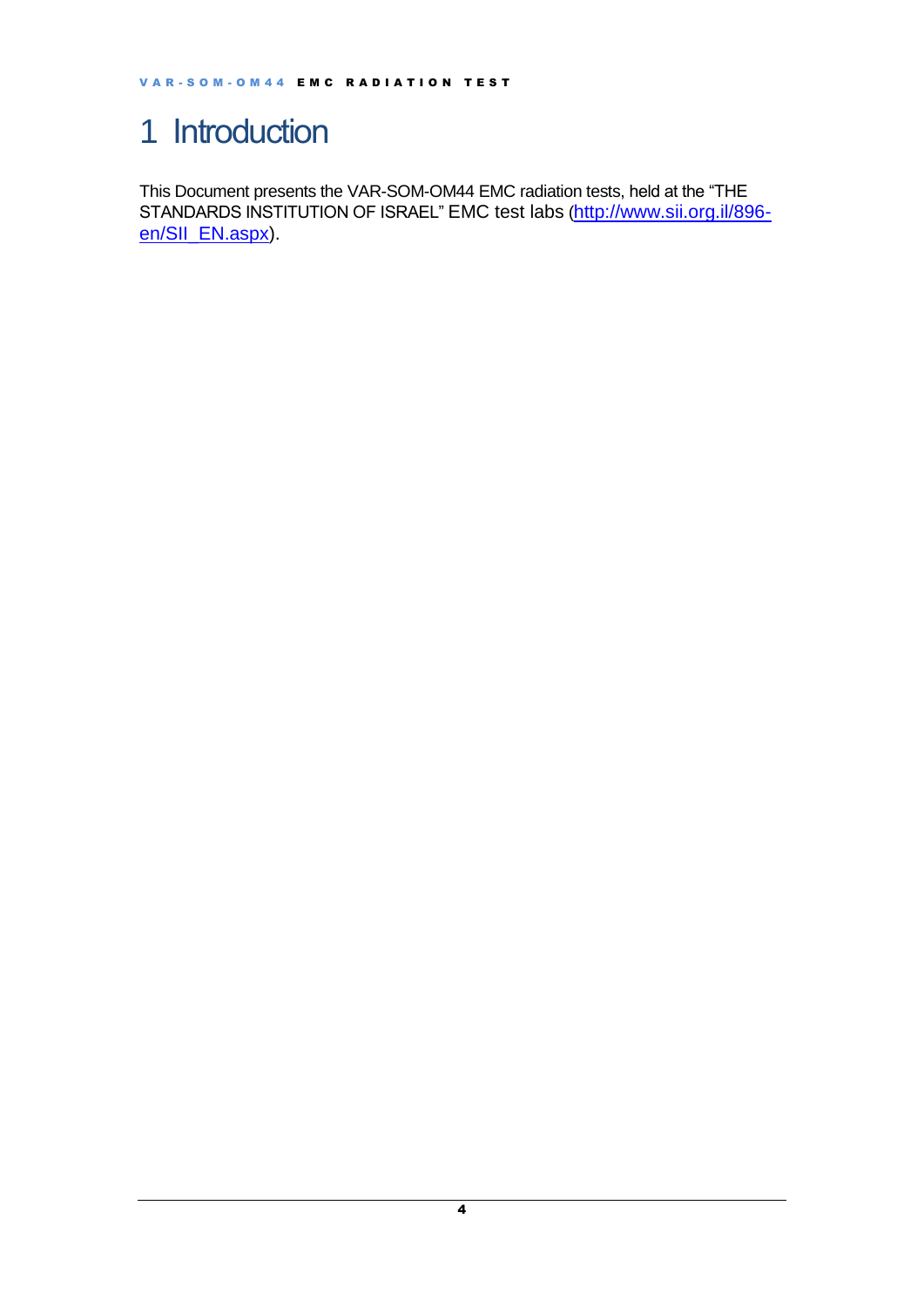## <span id="page-4-0"></span>2 Test Set up

Test setup:

- VAR-SOM-OM44 Rev 1.1
- VAR-OM44CustomBoard Rev 1.0 carrier board
- Power: 12V linear power supply.

The following VAR-SOM-OM44 features were enabled:

- 1. 1.5Ghz x2 dual core @100% utilization (Dhrystone benchmark)
- 2. 24 Bit LCD controller
- 3. Wi-Fi Module

The following VAR-OM44CustomBoard features were enabled:

- 1. 3.3V & 5V DC-DC power supply
- 2. LVDS Display transmitter.
- 3. USB HUB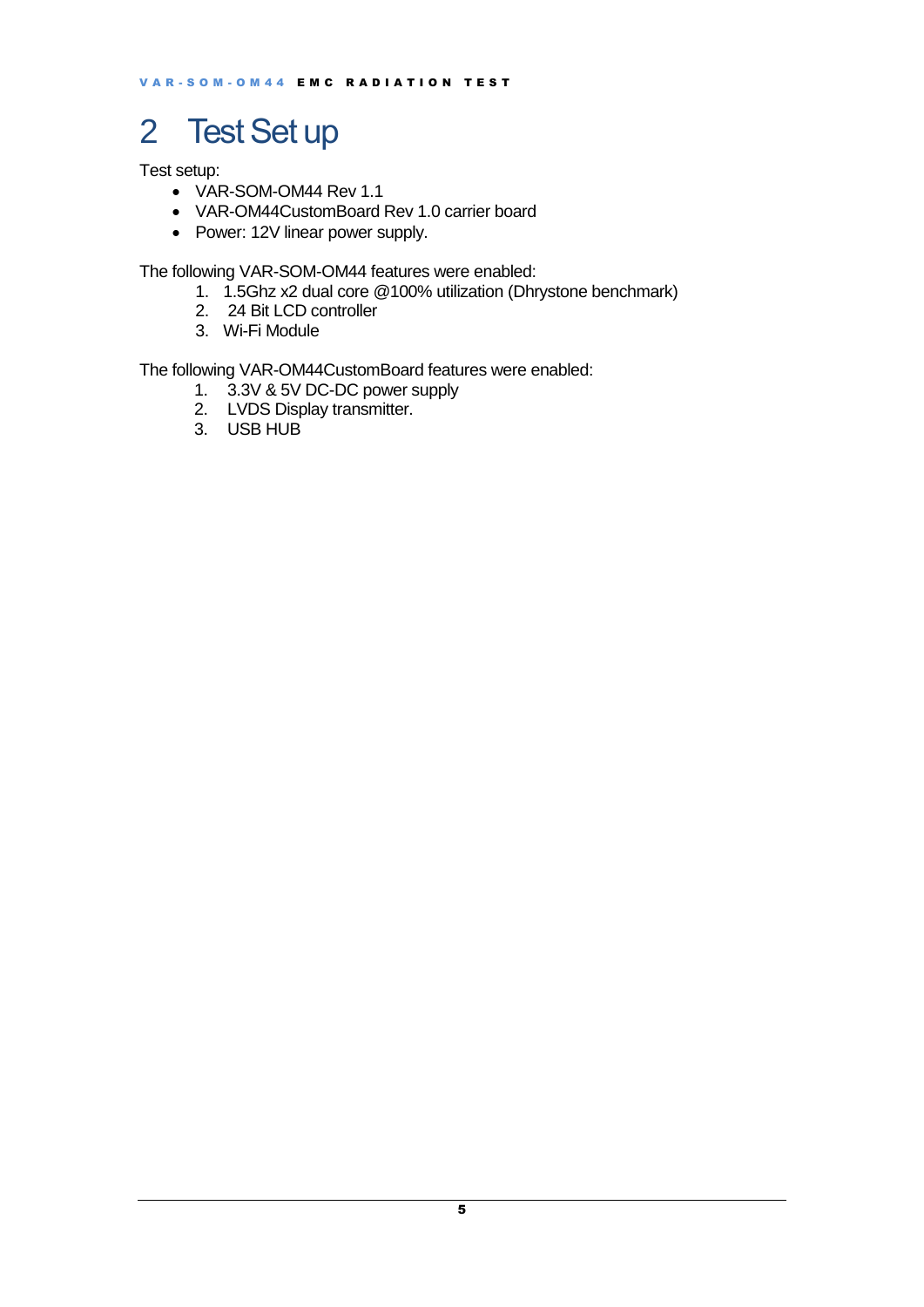## <span id="page-5-0"></span>3 Results

#### <span id="page-5-1"></span>3.1 Radiation Spectrum

The blue line represents the vertical & horizontal polarity radiation frequency measurements.

The red line is the FCC Class B standard limits



#### <span id="page-5-2"></span>3.2 Peak Frequencies measurements

| Frequency<br><b>MHz</b> | Peak<br>dBuV/m | QP<br><b>Name</b><br><b>Comment</b><br>dBuV/m | Avg<br>dBuV/m | Limit<br>dB | Line | dB | <b>QP-QP Limit Trace</b> |  |
|-------------------------|----------------|-----------------------------------------------|---------------|-------------|------|----|--------------------------|--|
|                         |                |                                               |               |             |      |    |                          |  |
| 223.341                 | 36.4           |                                               | 40.5          |             |      |    |                          |  |
| 293.084                 | 31.6           |                                               | 47.5          |             |      |    |                          |  |
| 334.272                 | 33.1           |                                               | 47.5          |             |      |    |                          |  |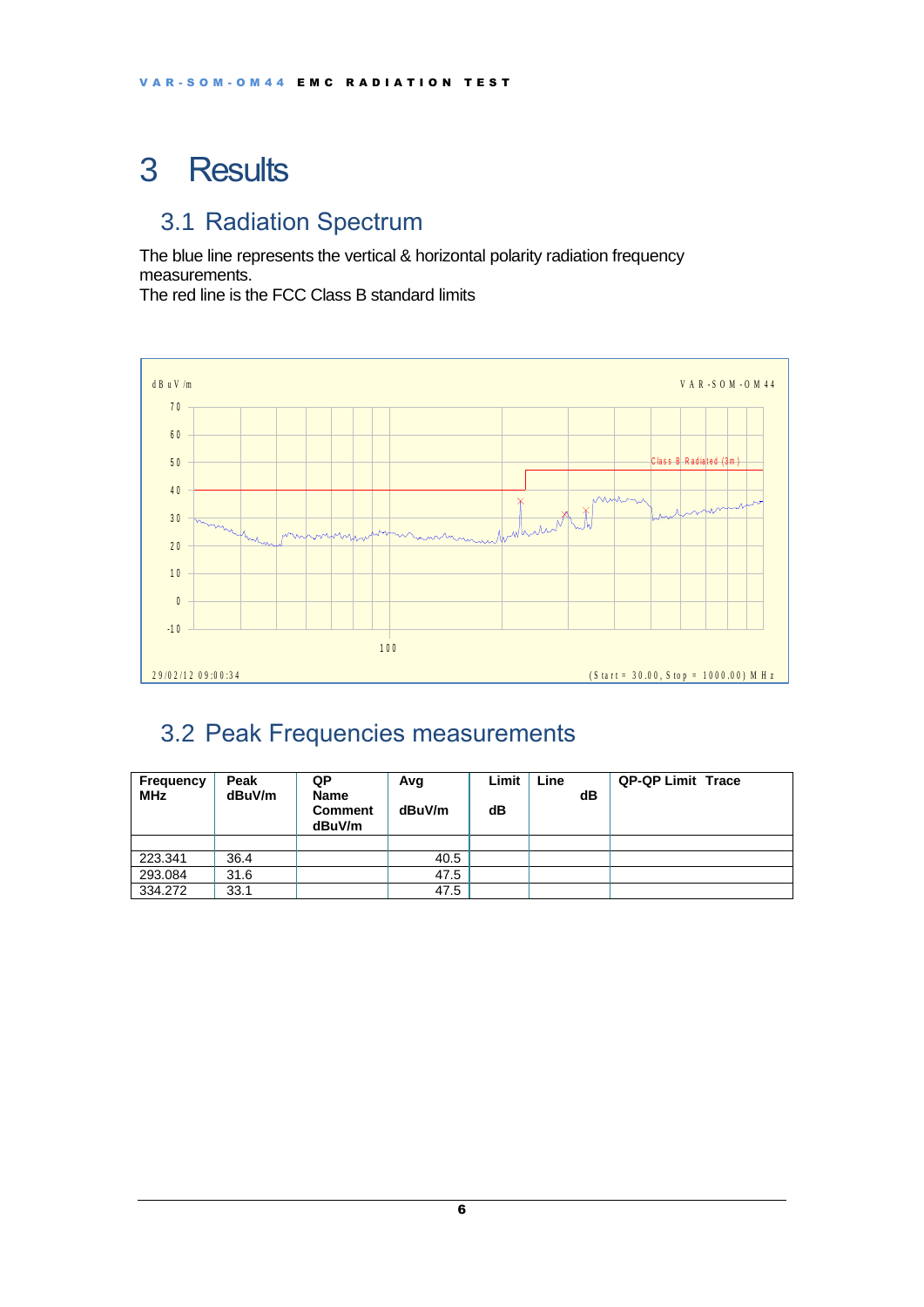### <span id="page-6-0"></span>4 Legal Notice

Variscite Ltd. ("Variscite") products and services are sold subject to Variscite terms and conditions of sale, delivery and payment supplied at the time of order acknowledgement.

Variscite warrants performance of its products to the specifications in effect at the date of shipment. Variscite reserves the right to make changes to its products and specifications or to discontinue any product or service without notice. Customers should therefore obtain the latest version of relevant product information from Variscite to verify that their reference is current.

Testing and other quality control techniques are utilized to the extent that Variscite deems necessary to support its warranty.

Specific testing of all parameters of each device is not necessarily performed unless required by law or regulation.

In order to minimize risks associated with customer applications, the customer must use adequate design and operating safeguards to minimize inherent or procedural hazards. Variscite is not liable for applications assistance or customer product design. The customer is solely responsible for its selection and use of Variscite products. Variscite is not liable for such selection or use or for use of any circuitry other than circuitry entirely embodied in a Variscite product.

Variscite products are not intended for use in life support systems, appliances, nuclear systems or systems where malfunction can reasonably be expected to result in personal injury, death or severe property or environmental damage. Any use of products by the customer for such purposes is at the customer's own risk.

Variscite does not grant any license (express or implied) under any patent right, copyright, mask work right or other intellectual property right of Variscite covering or relating to any combination, machine, or process in which its products or services might be or are used. Any provision or publication of any third party's products or services does not constitute Variscite's approval, license, warranty or endorsement thereof. Any third party trademarks contained in this document belong to the respective third party owner.

Reproduction of information from Variscite datasheets is permissible only if reproduction is without alteration and is accompanied by all associated copyright, proprietary and other notices (including this notice) and conditions. Variscite is not liable for any un-authorized alteration of such information or for any reliance placed thereon.

Any representations made, warranties given, and/or liabilities accepted by any person which differ from those contained in this datasheet or in Variscite's standard terms and conditions of sale, delivery and payment are made, given and/or accepted at that person's own risk. Variscite is not liable for any such representations, warranties or liabilities or for any reliance placed thereon by any person.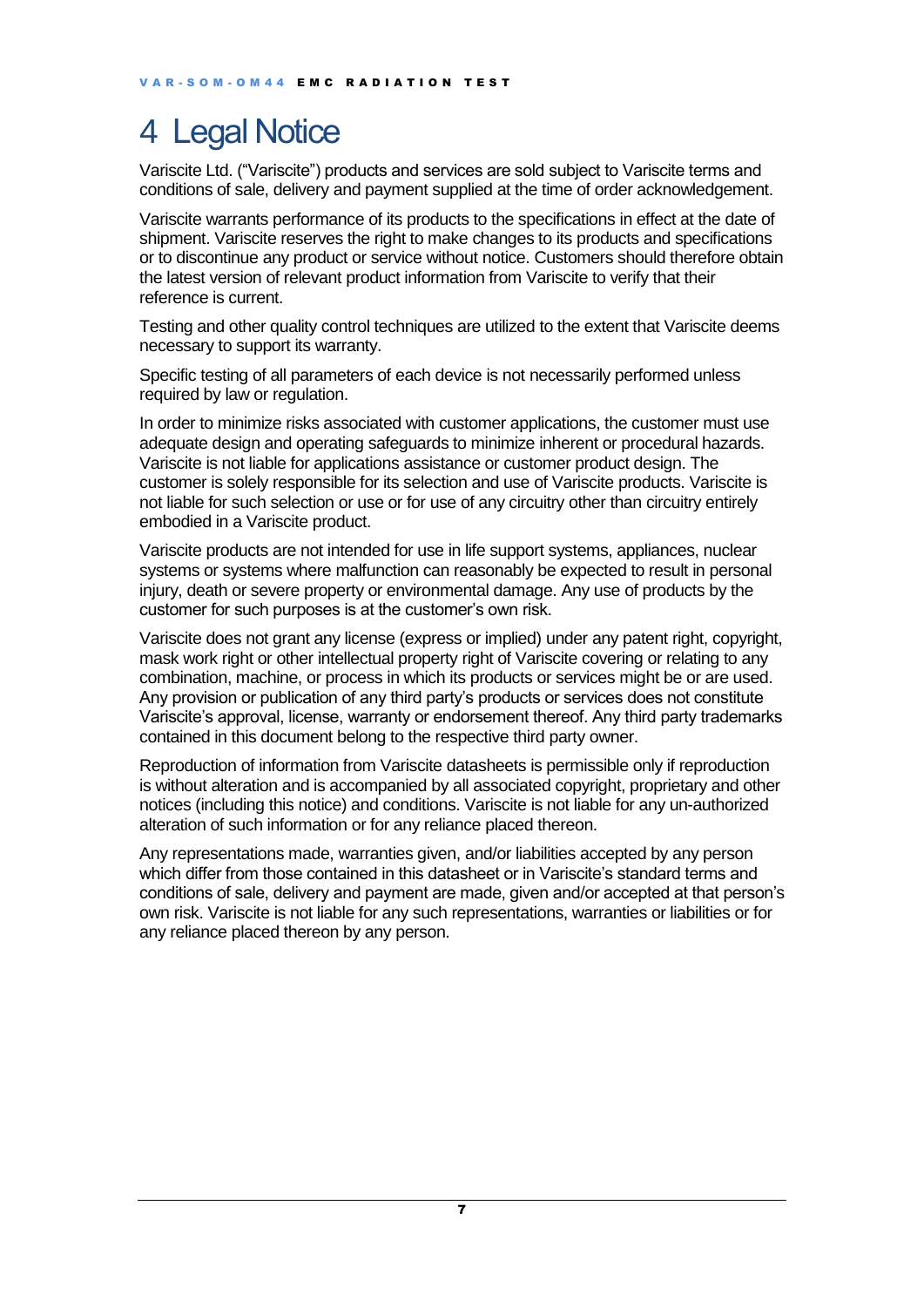### <span id="page-7-0"></span>5 Warranty Terms

#### **Warranty Terms**

Variscite guarantees hardware products against defects in workmanship and material for a period of one (1) year from the date of shipment. Your sole remedy and Variscite's sole liability shall be for Variscite, at its sole discretion, to either repair or replace the defective hardware product at no charge or to refund the purchase price. Shipment costs in both directions are the responsibility of the customer. This warranty is void if the hardware product has been altered or damaged by accident, misuse or abuse.

#### **Disclaimer of Warranty**

THIS WARRANTY IS MADE IN LIEU OF ANY OTHER WARRANTY, WHETHER EXPRESSED, OR IMPLIED, OF MERCHANTABILITY, FITNESS FOR A SPECIFIC PURPOSE, NON-INFRINGEMENT OR THEIR EQUIVALENTS UNDER THE LAWS OF ANY JURISDICTION, EXCEPT THE WARRANTY EXPRESSLY STATED HEREIN. THE REMEDIES SET FORTH HEREIN SHALL BE THE SOLE AND EXCLUSIVE REMEDIES OF ANY PURCHASER WITH RESPECT TO ANY DEFECTIVE PRODUCT.

#### **Limitation on Liability**

UNDER NO CIRCUMSTANCES SHALL VARISCITE BE LIABLE FOR ANY LOSS, DAMAGE OR EXPENSE SUFFERED OR INCURRED WITH RESPECT TO ANY DEFECTIVE PRODUCT. IN NO EVENT SHALL VARISCITE BE LIABLE FOR ANY INCIDENTAL OR CONSEQUENTIAL DAMAGES THAT YOU MAY SUFFER DIRECTLY OR INDIRECTLY FROM USE OF ANY PRODUCT. BY ORDERING THE SOM, THE CUSTOMER APPROVES THAT THE VARISCITE SOM, HARDWARE AND SOFTWARE, WAS THOROUGHLY TESTED AND HAS MET THE CUSTOMER'S REQUIREMETS AND SPECIFICATIONS.